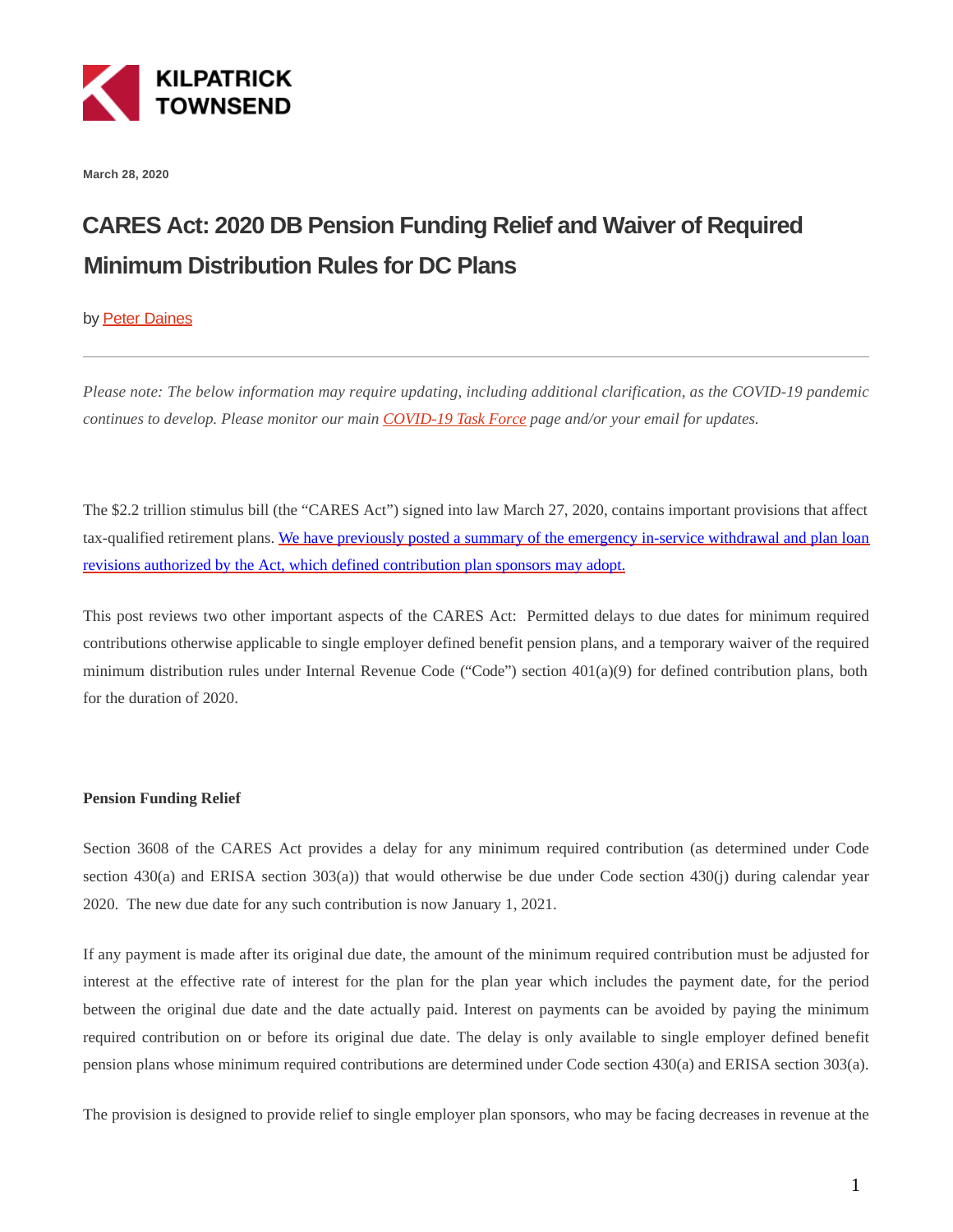

same time as plan investment experiences during unprecedented market volatility have severely reduced plan asset valuations.

Also, for purposes of applying the benefit restrictions under Code section 436 applicable to underfunded pension plans, a plan sponsor may elect to treat the plan's adjusted funding target attainment percentage for the last plan year ending before January 1, 2020, as the adjusted funding target attainment percentage for plan years which include calendar year 2020. This may allow some plans to avoid triggering certain benefit restrictions in 2020 that would otherwise apply under Code section 436.

### **Required Minimum Distributions Waiver**

Under existing law, retirees who reached age 70½ before January 1, 2020, are generally required to take certain required minimum distributions ("RMDs") each year from defined contribution plans. (The law was changed effective January 1, 2020, for participants who had not yet reached age 70½, who will not be required to take RMDs until April 1 of the year following the year in which they reach age 72.) In addition, death benefits must be paid out to beneficiaries within certain maximum timeframes.

Section 2203 of the CARES Act provides that RMDs that would otherwise be due in 2020 do not have to be made, including RMDs to death benefit beneficiaries. The rule is applicable to defined contribution plans only, including Code section 401(a) qualified plans (including 401(k) plans and other traditional defined contribution plans), Code section 403(a) and 403(b) defined contribution plans, eligible (government-sponsored) Code section 457(b) plans, and individual retirement accounts ("IRAs").

A plan is not required to offer participants the RMD waiver, but is allowed to do so. Because plan documents are required to provide for the RMD rules, a plan amendment would be required to offer the RMD waiver to participants. However, a plan can immediately offer the RMD waiver if the written amendment is adopted by the last day of the first plan year beginning in 2022 (December 31, 2022, for calendar year plans).

The waiver is similar to relief given under the Worker, Retiree, and Employer Recovery Act of 2008 (WRERA) enacted following the 2008 financial crisis. The relief is limited to defined contribution plans based on the fact that to pay RMDs to participants, plans must liquidate investments at a lower values, and the RMDs would be calculated based on account values as of December 31, 2019, when many investments were approaching historic highs.

Any RMD payments that are made in 2020, since they are not required, are treated as eligible rollover distributions. For beneficiaries of deceased participants who are required to take distributions within 5 years of a participant's death, calendar